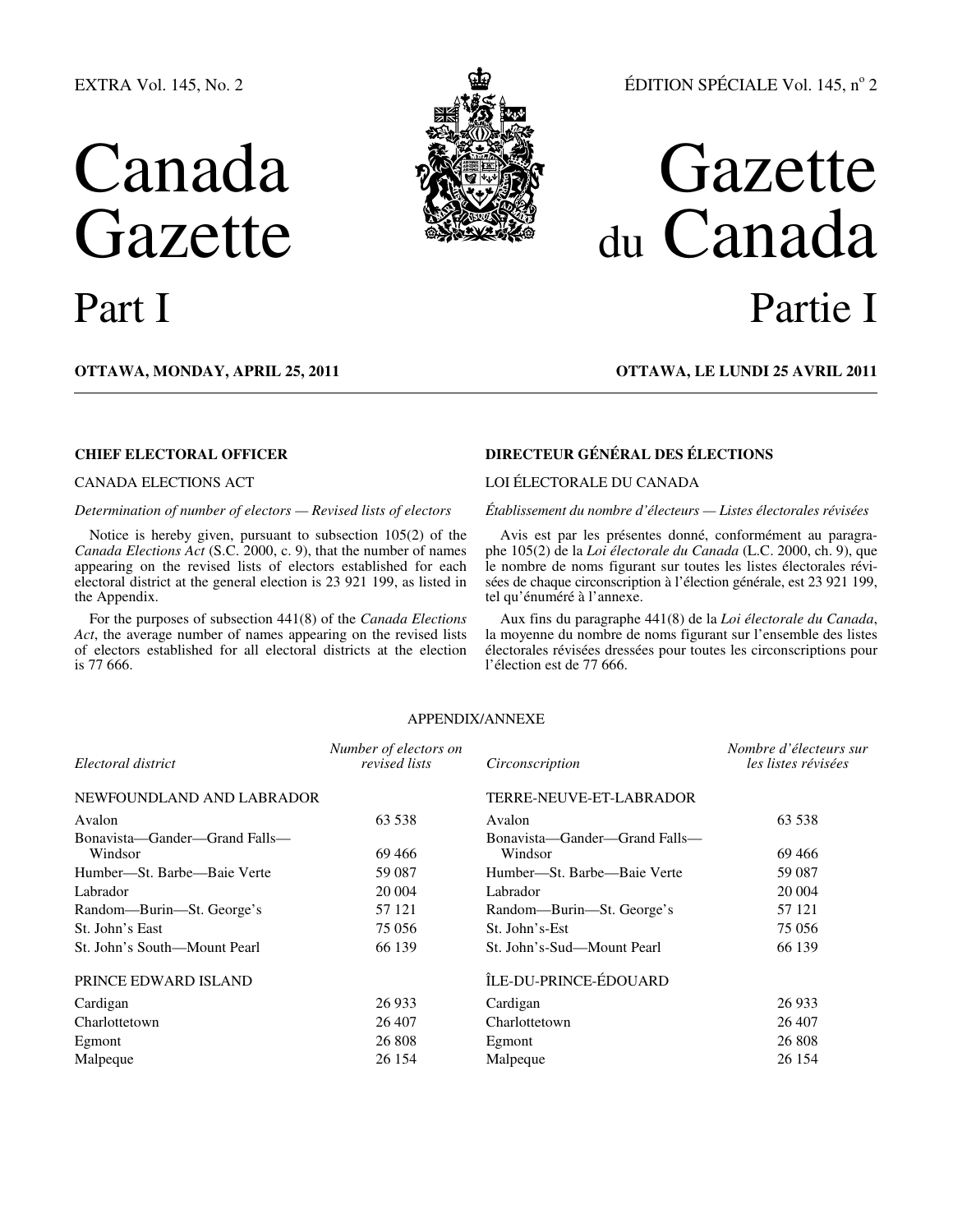| Electoral district                            | Number of electors on<br>revised lists | Circonscription                               | Nombre d'électeurs sur<br>les listes révisées |
|-----------------------------------------------|----------------------------------------|-----------------------------------------------|-----------------------------------------------|
| <b>NOVA SCOTIA</b>                            |                                        | NOUVELLE-ÉCOSSE                               |                                               |
| Cape Breton-Canso                             | 56866                                  | Cape Breton-Canso                             | 56 866                                        |
| Central Nova                                  | 57 642                                 | Nova-Centre                                   | 57 642                                        |
| Dartmouth-Cole Harbour                        | 69 702                                 | Dartmouth-Cole Harbour                        | 69 702                                        |
| Halifax                                       | 72 202                                 |                                               |                                               |
|                                               |                                        | Halifax                                       | 72 202                                        |
| Halifax West                                  | 71 715                                 | Halifax-Ouest                                 | 71 715                                        |
| Kings-Hants                                   | 64 5 95                                | Kings-Hants                                   | 64 5 95                                       |
| Cumberland-Colchester-<br>Musquodoboit Valley | 68 5 8 5                               | Cumberland-Colchester-<br>Musquodoboit Valley | 68 5 8 5                                      |
| Sackville-Eastern Shore                       | 69 29 2                                | Sackville-Eastern Shore                       | 69 29 2                                       |
|                                               |                                        |                                               |                                               |
| South Shore-St. Margaret's                    | 66 548                                 | South Shore-St. Margaret's                    | 66 548                                        |
| Sydney-Victoria                               | 60 125                                 | Sydney-Victoria                               | 60 125                                        |
| West Nova                                     | 67 076                                 | Nova-Ouest                                    | 67 076                                        |
| <b>NEW BRUNSWICK</b>                          |                                        | NOUVEAU-BRUNSWICK                             |                                               |
| Acadie-Bathurst                               | 65 788                                 | Acadie-Bathurst                               | 65 788                                        |
| Beauséjour                                    | 62 414                                 | Beauséjour                                    | 62 4 14                                       |
| Fredericton                                   | 68 955                                 | Fredericton                                   | 68 955                                        |
| Fundy Royal                                   | 56 113                                 | <b>Fundy Royal</b>                            | 56 113                                        |
| Madawaska-Restigouche                         | 50 574                                 | Madawaska-Restigouche                         | 50 574                                        |
| Miramichi                                     | 43 176                                 | Miramichi                                     | 43 176                                        |
| Moncton-Riverview-Dieppe                      | 74 518                                 | Moncton-Riverview-Dieppe                      | 74 5 18                                       |
| New Brunswick Southwest                       | 48 9 9 9                               | Nouveau-Brunswick-Sud-Ouest                   | 48 9 9 9                                      |
| Saint John                                    | 63 747                                 | Saint John                                    | 63 747                                        |
| Tobique-Mactaquac                             | 52 504                                 | Tobique-Mactaquac                             | 52 504                                        |
| <b>QUEBEC</b>                                 |                                        | QUÉBEC                                        |                                               |
| Abitibi-Témiscamingue                         | 81 851                                 | Abitibi-Témiscamingue                         | 81 851                                        |
| Ahuntsic                                      | 72 872                                 | Ahuntsic                                      | 72 872                                        |
| Alfred-Pellan                                 | 84 321                                 | Alfred-Pellan                                 | 84 321                                        |
| Argenteuil-Papineau-Mirabel                   | 96 272                                 | Argenteuil-Papineau-Mirabel                   | 96 272                                        |
| Beauce                                        | 84 719                                 | Beauce                                        | 84 7 19                                       |
|                                               | 89 043                                 | Beauharnois-Salaberry                         | 89 043                                        |
| Beauharnois-Salaberry<br>Beauport-Limoilou    | 84 888                                 | Beauport-Limoilou                             | 84 888                                        |
|                                               |                                        |                                               |                                               |
| Berthier-Maskinongé                           | 90 501                                 | Berthier-Maskinongé                           | 90 501                                        |
| <b>Bourassa</b>                               | 70 108                                 | <b>Bourassa</b>                               | 70 108                                        |
| Brome-Missisquoi                              | 79 999                                 | Brome-Missisquoi                              | 79 999                                        |
| Brossard—La Prairie                           | 96 403                                 | Brossard-La Prairie                           | 96 403                                        |
| Chambly-Borduas                               | 98 822                                 | Chambly-Borduas                               | 98 822                                        |
| Charlesbourg-Haute-Saint-Charles              | 82 055                                 | Charlesbourg-Haute-Saint-Charles              | 82 055                                        |
| Montmorency-Charlevoix-<br>Haute-Côte-Nord    | 76 260                                 | Montmorency-Charlevoix-<br>Haute-Côte-Nord    | 76 260                                        |
| Châteauguay-Saint-Constant                    | 88 685                                 | Châteauguay-Saint-Constant                    | 88 685                                        |
| Chicoutimi-Le Fjord                           | 79 031                                 | Chicoutimi-Le Fjord                           | 79 031                                        |
| Compton-Stanstead                             | 80 312                                 | Compton-Stanstead                             | 80 312                                        |
| Drummond                                      | 77 118                                 | Drummond                                      | 77 118                                        |
| Gaspésie-Îles-de-la-Madeleine                 | 69 277                                 | Gaspésie-Îles-de-la-Madeleine                 | 69 277                                        |
| Gatineau                                      | 89 027                                 | Gatineau                                      | 89 027                                        |
| Hochelaga                                     | 79 907                                 | Hochelaga                                     | 79 907                                        |
| Honoré-Mercier                                | 81 390                                 | Honoré-Mercier                                | 81 390                                        |
|                                               |                                        |                                               |                                               |
| Hull-Aylmer                                   | 91 055                                 | Hull-Aylmer                                   | 91 055                                        |
| Jeanne-Le Ber                                 | 88 161                                 | Jeanne-Le Ber                                 | 88 161                                        |
| Joliette                                      | 91 287                                 | Joliette                                      | 91 287                                        |
| Jonquière-Alma                                | 80 902                                 | Jonquière-Alma                                | 80 902                                        |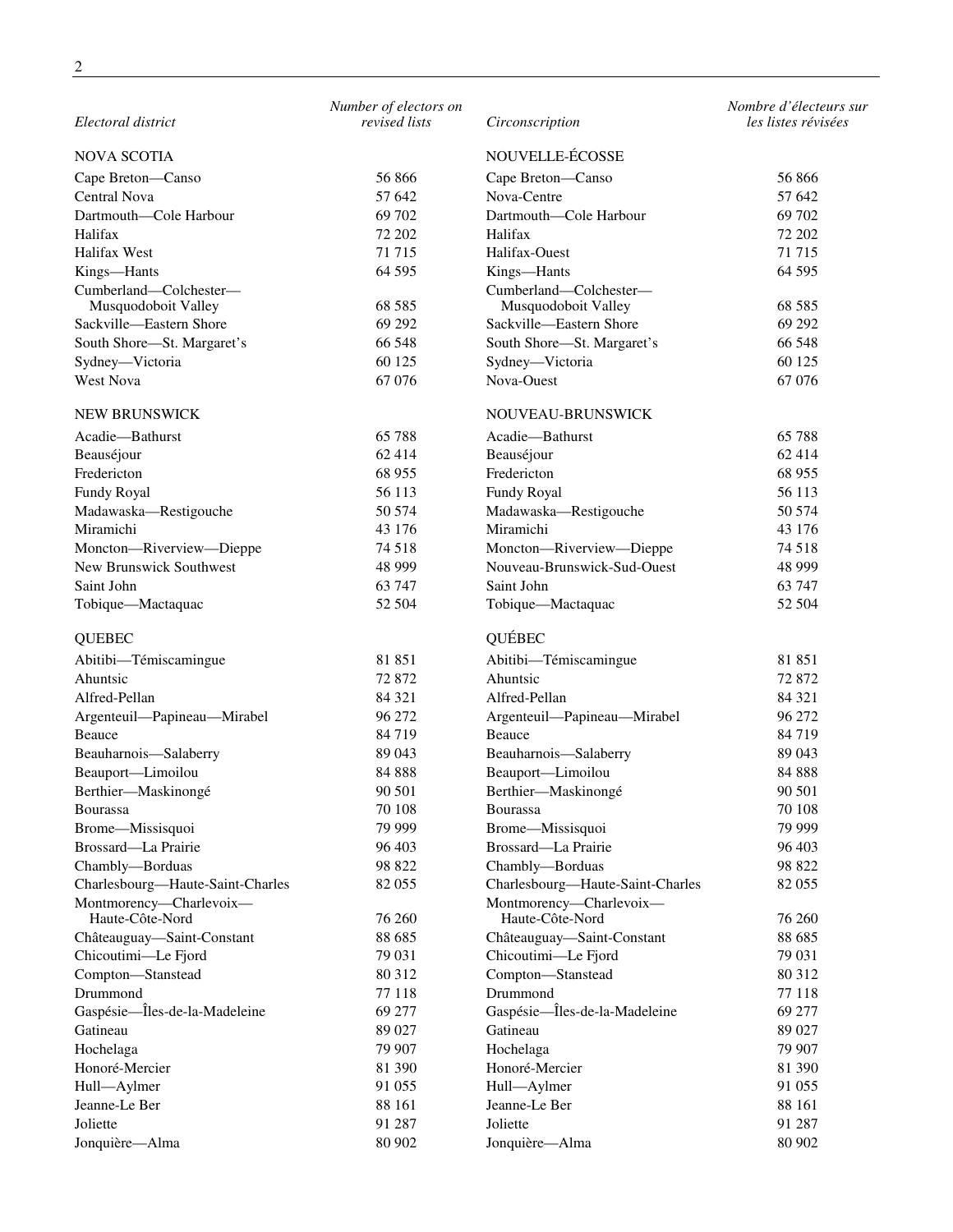|                                                  | Number of electors on |                                                  | Nombre d'électeurs sur |
|--------------------------------------------------|-----------------------|--------------------------------------------------|------------------------|
| Electoral district                               | revised lists         | Circonscription                                  | les listes révisées    |
| Lac-Saint-Louis                                  | 82 147                | Lac-Saint-Louis                                  | 82 147                 |
| La Pointe-de-l'Île                               | 80 193                | La Pointe-de-l'Île                               | 80 193                 |
| LaSalle-Emard                                    | 74 485                | LaSalle-Emard                                    | 74 485                 |
| Laurentides-Labelle                              | 91 567                | Laurentides-Labelle                              | 91 5 67                |
| Laurier-Sainte-Marie                             | 78 672                | Laurier-Sainte-Marie                             | 78 672                 |
| Laval                                            | 84 922                | Laval                                            | 84 922                 |
| Laval-Les Îles                                   | 92 310                | Laval—Les Îles                                   | 92 310                 |
| Lévis-Bellechasse                                | 90 220                | Lévis-Bellechasse                                | 90 220                 |
| Longueuil-Pierre-Boucher                         | 78 5 20               | Longueuil-Pierre-Boucher                         | 78 5 20                |
| Lotbinière-Chutes-de-la-Chaudière                | 82 29 5               | Lotbinière-Chutes-de-la-Chaudière                | 82 295                 |
| Louis-Hébert                                     | 82 727                | Louis-Hébert                                     | 82 727                 |
| Louis-Saint-Laurent                              | 86 597                | Louis-Saint-Laurent                              | 86 597                 |
| Manicouagan                                      | 65 458                | Manicouagan                                      | 65 458                 |
| Marc-Aurèle-Fortin                               | 87473                 | Marc-Aurèle-Fortin                               | 87473                  |
| Haute-Gaspésie-La Mitis-                         |                       | Haute-Gaspésie-La Mitis-                         |                        |
| Matane-Matapédia                                 | 59 174                | Matane-Matapédia                                 | 59 174                 |
| Mégantic-L'Érable                                | 70 174                | Mégantic-L'Érable                                | 70 174                 |
| Montcalm                                         | 107 126               | Montcalm                                         | 107 126                |
| <b>Mount Royal</b>                               | 68 046                | Mont-Royal                                       | 68 046                 |
| Notre-Dame-de-Grâce-Lachine                      | 77 824                | Notre-Dame-de-Grâce-Lachine                      | 77 824                 |
| Abitibi-Baie-James-Nunavik-                      |                       | Abitibi-Baie-James-Nunavik-                      |                        |
| Eeyou                                            | 58 9 32               | Eeyou                                            | 58 9 32                |
| Outremont                                        | 64 5 5 5              | Outremont                                        | 64 5 5 5               |
| Papineau                                         | 70 365                | Papineau                                         | 70 365                 |
| Pierrefonds-Dollard                              | 81 653                | Pierrefonds-Dollard                              | 81 653                 |
| Pontiac                                          | 82 172                | Pontiac                                          | 82 172                 |
| Portneuf-Jacques-Cartier                         | 80 499                | Portneuf-Jacques-Cartier                         | 80 4 99                |
| Québec                                           | 80 290                | Québec                                           | 80 290                 |
| Repentigny                                       | 93 850                | Repentigny                                       | 93 850                 |
| Bas-Richelieu-Nicolet-Bécancour                  | 77 183                | Bas-Richelieu-Nicolet-Bécancour                  | 77 183                 |
| Richmond-Arthabaska                              | 82 512                | Richmond-Arthabaska                              | 82 512                 |
| Rimouski-Neigette-Témiscouata-                   |                       | Rimouski-Neigette-Témiscouata-                   |                        |
| Les Basques                                      | 68 609                | Les Basques                                      | 68 609                 |
| Rivière-des-Mille-Îles                           | 79 395                | Rivière-des-Mille-Îles                           | 79 395                 |
| Montmagny-L'Islet-Kamouraska-<br>Rivière-du-Loup | 78 804                | Montmagny-L'Islet-Kamouraska-<br>Rivière-du-Loup | 78 804                 |
| Rivière-du-Nord                                  | 90 30 3               | Rivière-du-Nord                                  | 90 30 3                |
| Roberval—Lac-Saint-Jean                          | 63 366                | Roberval—Lac-Saint-Jean                          | 63 366                 |
| Rosemont-La Petite-Patrie                        | 81 194                | Rosemont—La Petite-Patrie                        | 81 194                 |
| Saint-Bruno-Saint-Hubert                         | 81 955                | Saint-Bruno-Saint-Hubert                         | 81955                  |
| Saint-Hyacinthe-Bagot                            | 79 068                | Saint-Hyacinthe-Bagot                            | 79 068                 |
| Saint-Jean                                       | 85 5 83               | Saint-Jean                                       | 85 5 83                |
| Saint-Lambert                                    | 73 320                | Saint-Lambert                                    | 73 320                 |
| Saint-Laurent-Cartierville                       | 79 022                | Saint-Laurent-Cartierville                       | 79 022                 |
| Saint-Léonard-Saint-Michel                       | 71 657                | Saint-Léonard-Saint-Michel                       | 71 657                 |
| Saint-Maurice-Champlain                          | 80 20 8               | Saint-Maurice-Champlain                          | 80 20 8                |
| Shefford                                         | 84 3 88               | Shefford                                         | 84 3 88                |
| Sherbrooke                                       | 82 716                | Sherbrooke                                       | 82 716                 |
| Terrebonne—Blainville                            | 88 341                | Terrebonne—Blainville                            | 88 341                 |
| Trois-Rivières                                   | 79 394                | Trois-Rivières                                   | 79 394                 |
| Vaudreuil-Soulanges                              | 103 963               | Vaudreuil-Soulanges                              | 103 963                |
| Verchères-Les Patriotes                          | 80 238                | Verchères-Les Patriotes                          | 80 238                 |
| Westmount-Ville-Marie                            | 76 922                | Westmount-Ville-Marie                            | 76 922                 |
|                                                  |                       |                                                  |                        |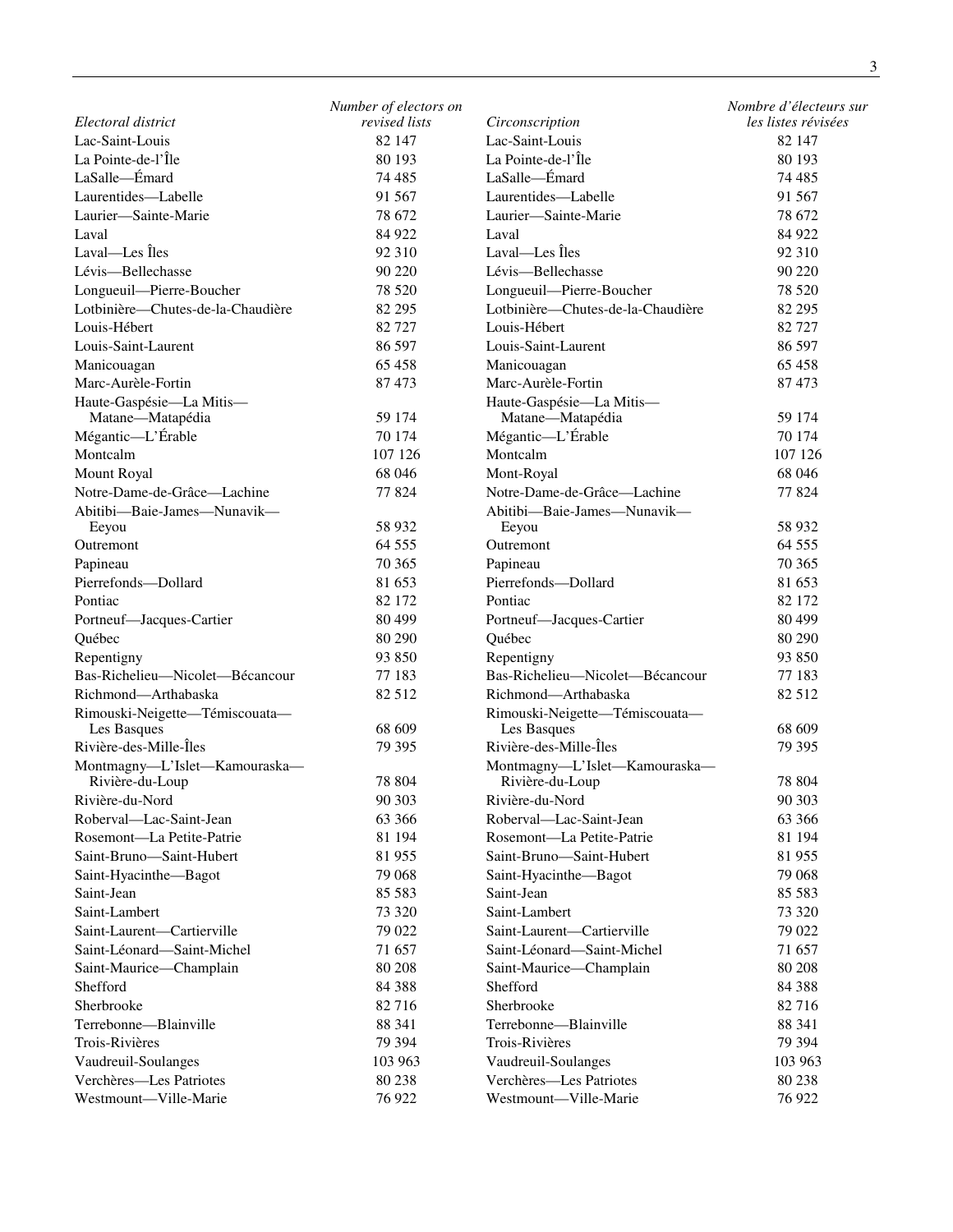*Electoral district Number of electors on revised lists Circonscription Nombre d'électeurs sur les listes révisées* ONTARIO ONTARIO Ajax—Pickering 91 902 Ajax—Pickering 91 902 Algoma—Manitoulin—Kapuskasing 57 943 Algoma—Manitoulin—Kapuskasing 57 943 Ancaster—Dundas—Flamborough— Westdale 85 183<br>Barrie 93 358 Ancaster—Dundas—Flamborough— Westdale 85 183 Barrie 93 358 Barrie 93 358 Beaches—East York 71 460 Beaches—East York 71 460 Bramalea—Gore—Malton 105 731 Bramalea—Gore—Malton 105 731 Brampton—Springdale 86 529 Brampton—Springdale 86 529 Brampton West 115 054 Brampton-Ouest 115 054 Brampton-Ouest 115 054 Brant 94 319 Brant 94 319 Brant 94 319 Burlington 90 849 Burlington 90 849 Cambridge 93 145 Cambridge 93 145 Carleton—Mississippi Mills 105 377 Carleton—Mississippi Mills 105 377 Chatham-Kent—Essex 73 381 Chatham-Kent—Essex 73 381 Durham 90 936 Durham 90 936 Davenport 63 395 Davenport 63 395 Don Valley East 68 757 Don Valley-Est 68 757 Don Valley West 79 959 Don Valley-Ouest 79 959 Dufferin—Caledon 79 728 Dufferin—Caledon 79 728 Eglinton—Lawrence 71 212 Eglinton—Lawrence 71 212 Elgin—Middlesex—London 80 637 Elgin—Middlesex—London 80 637 Essex 89 387 Essex 89 387 and 59 387 and 59 387 and 59 387 and 59 387 and 59 387 and 59 387 and 59 387 and 59 387 Etobicoke Centre 80 399 Etobicoke-Centre 80 399 Etobicoke—Lakeshore 85 413 Etobicoke—Lakeshore 85 413 Etobicoke North 61 779 Etobicoke-Nord 61 779 Glengarry—Prescott—Russell 83 952 Glengarry—Prescott—Russell 83 952 Bruce—Grey—Owen Sound 78 547 Bruce—Grey—Owen Sound 78 547 Guelph 90 903 Guelph 90 903 Guelph 90 903 Haldimand—Norfolk 79 599 Haldimand—Norfolk 79 599 Haliburton—Kawartha Lakes—Brock 92 002 Haliburton—Kawartha Lakes—Brock 92 002 Halton 129 494 Halton 129 494 Hamilton Centre 76 852 Hamilton-Centre 76 852 Hamilton East—Stoney Creek 84 761 Hamilton-Est—Stoney Creek 84 761 Hamilton Mountain 88 080 Hamilton Mountain 88 080 Huron—Bruce 77 496 Huron—Bruce 77 496 Kenora 40 792 Kenora 40 792 Kingston and the Islands 94 357 Kingston et les Îles 94 357 Superior et les Îles 94 357 Kitchener Centre 79 022 Kitchener-Centre 79 022 Kitchener—Conestoga 87 593 Kitchener—Conestoga 87 593 Kitchener—Waterloo 94 437 Kitchener—Waterloo 94 437 Lanark—Frontenac— Lennox and Addington 89 862 Lanark—Frontenac— Lennox and Addington 89 862 Leeds—Grenville 75 762 Leeds—Grenville 75 762 London—Fanshawe 74 203 London—Fanshawe 74 203 London North Centre 88 611 London-Centre-Nord 88 611 London West 92 400 London-Ouest 92 400 Markham—Unionville 90 833 Markham—Unionville 90 833 Lambton—Kent—Middlesex 78 699 Lambton—Kent—Middlesex 78 699 Mississauga—Brampton South 92 538 Mississauga—Brampton-Sud 92 538 Mississauga East—Cooksville 83 222 Mississauga-Est—Cooksville 83 222 Mississauga—Erindale 102 741 Mississauga—Erindale 102 741 Mississauga South 77 552 Mississauga-Sud 77 552 Mississauga—Streetsville 85 859 Mississauga—Streetsville 85 859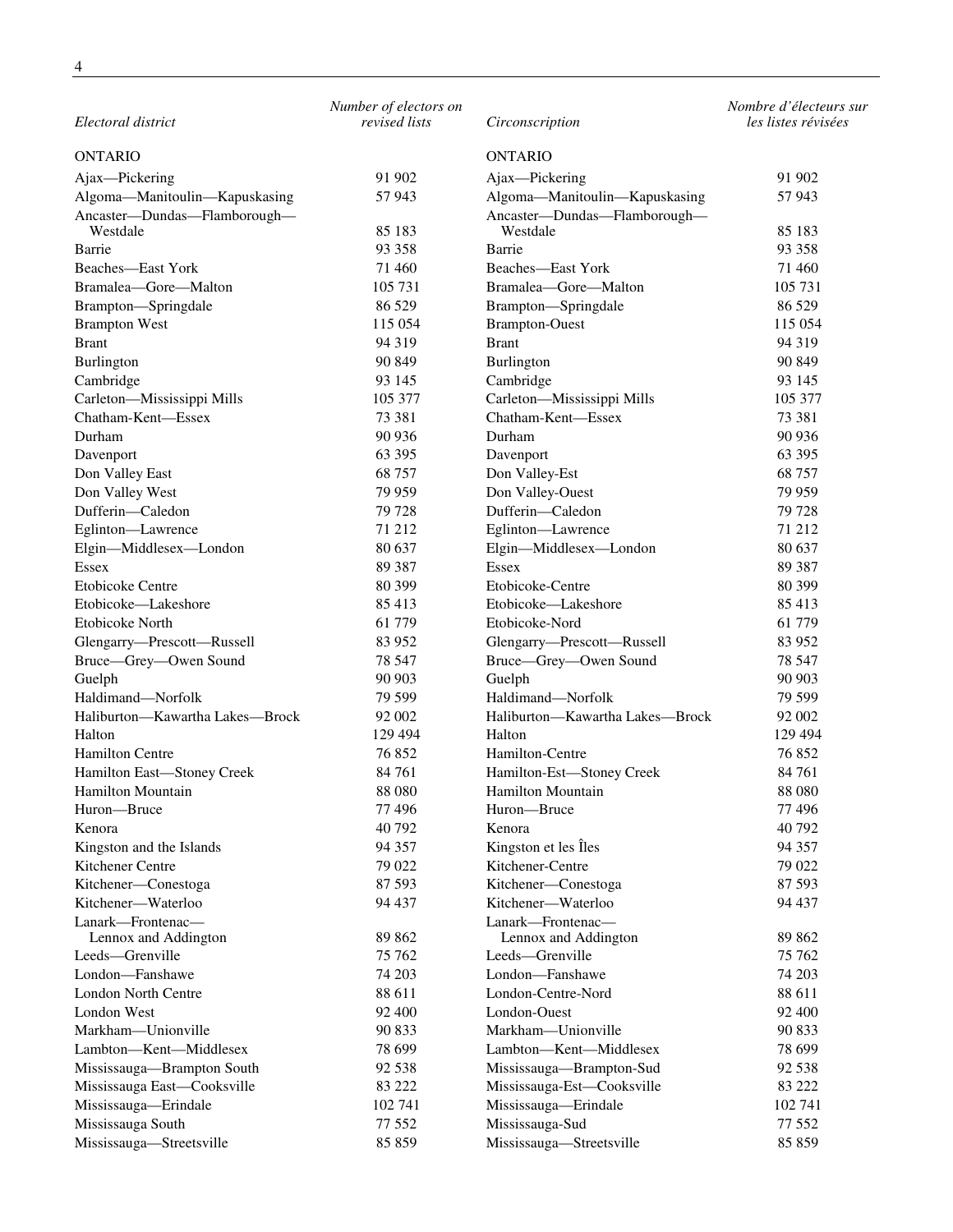|                                 | Number of electors on |                                 | Nombre d'électeurs sur |
|---------------------------------|-----------------------|---------------------------------|------------------------|
| Electoral district              | revised lists         | Circonscription                 | les listes révisées    |
| Nepean-Carleton                 | 110 011               | Nepean-Carleton                 | 110 011                |
| Newmarket-Aurora                | 91 067                | Newmarket-Aurora                | 91 067                 |
| Niagara Falls                   | 95 162                | Niagara Falls                   | 95 162                 |
| Niagara West-Glanbrook          | 88 312                | Niagara-Ouest-Glanbrook         | 88 312                 |
| Nickel Belt                     | 71 526                | Nickel Belt                     | 71 5 26                |
| Nipissing-Timiskaming           | 70 094                | Nipissing-Timiskaming           | 70 094                 |
| Northumberland-Quinte West      | 94 260                | Northumberland-Quinte West      | 94 260                 |
| Oak Ridges-Markham              | 151 160               | Oak Ridges-Markham              | 151 160                |
| Oakville                        | 84 208                | Oakville                        | 84 208                 |
| Oshawa                          | 88 778                | Oshawa                          | 88 778                 |
| Ottawa Centre                   | 86 467                | Ottawa-Centre                   | 86 467                 |
| Ottawa-Orléans                  | 88 213                | Ottawa-Orléans                  | 88 213                 |
| Ottawa South                    | 85 433                | Ottawa-Sud                      | 85 433                 |
| Ottawa-Vanier                   | 76 810                | Ottawa-Vanier                   | 76 810                 |
| Ottawa West-Nepean              | 81 363                | Ottawa-Ouest-Nepean             | 81 363                 |
| Oxford                          | 76 001                | Oxford                          | 76 001                 |
| Parkdale-High Park              | 71 543                | Parkdale-High Park              | 71 543                 |
| Parry Sound-Muskoka             | 70 593                | Parry Sound-Muskoka             | 70 593                 |
| Perth-Wellington                | 72 487                | Perth-Wellington                | 72 487                 |
| Peterborough                    | 90718                 | Peterborough                    | 90 718                 |
| Pickering-Scarborough East      | 77 363                | Pickering-Scarborough-Est       | 77 363                 |
| Prince Edward-Hastings          | 87948                 | Prince Edward-Hastings          | 87948                  |
| Renfrew-Nipissing-Pembroke      | 76 783                | Renfrew-Nipissing-Pembroke      | 76 783                 |
| Richmond Hill                   | 89 4 94               | Richmond Hill                   | 89 4 94                |
| St. Catharines                  | 82 682                | St. Catharines                  | 82 682                 |
| St. Paul's                      | 80 953                | St. Paul's                      | 80 953                 |
| Sarnia-Lambton                  | 78 673                | Sarnia-Lambton                  | 78 673                 |
| Sault Ste. Marie                | 68 39 6               | Sault Ste. Marie                | 68 39 6                |
| Scarborough-Agincourt           | 71 886                | Scarborough-Agincourt           | 71 886                 |
| Scarborough Centre              | 68 998                | Scarborough-Centre              | 68 998                 |
| Scarborough-Guildwood           | 66 584                | Scarborough-Guildwood           | 66 584                 |
| Scarborough-Rouge River         | 83 019                | Scarborough-Rouge River         | 83 019                 |
| Scarborough Southwest           | 68 075                | Scarborough-Sud-Ouest           | 68 075                 |
| Simcoe-Grey                     | 97 567                | Simcoe-Grey                     | 97 567                 |
| Simcoe North                    | 89 410                | Simcoe-Nord                     | 89 410                 |
| Stormont-Dundas-South Glengarry | 75 931                | Stormont-Dundas-South Glengarry | 75 931                 |
| Sudbury                         | 71 374                | Sudbury                         | 71 374                 |
| Thornhill                       | 98 063                | Thornhill                       | 98 063                 |
| Thunder Bay—Rainy River         | 61 933                | Thunder Bay—Rainy River         | 61 933                 |
| Thunder Bay—Superior North      | 60 764                | Thunder Bay-Superior-Nord       | 60 764                 |
| Timmins-James Bay               | 59 040                | Timmins-Baie James              | 59 040                 |
| <b>Toronto Centre</b>           | 85 046                | Toronto-Centre                  | 85 046                 |
| Toronto-Danforth                | 72 016                | Toronto-Danforth                | 72 016                 |
| Trinity-Spadina                 | 94 607                | Trinity-Spadina                 | 94 607                 |
| Vaughan                         | 122 917               | Vaughan                         | 122917                 |
| Welland                         | 84 24 1               | Welland                         | 84 24 1                |
| Wellington-Halton Hills         | 81 922                | Wellington-Halton Hills         | 81 922                 |
| Whitby-Oshawa                   | 101 844               | Whitby-Oshawa                   | 101 844                |
| Willowdale                      | 91 409                | Willowdale                      | 91 409                 |
| Windsor-Tecumseh                | 83 638                | Windsor-Tecumseh                | 83 638                 |
| Windsor West                    | 81 368                | Windsor-Ouest                   | 81 368                 |
| York Centre                     | 70 011                | York-Centre                     | 70 011                 |
| York-Simcoe                     | 90 492                | York-Simcoe                     | 90 492                 |
| York South-Weston               | 66 712                | York-Sud-Weston                 | 66 712                 |
| York West                       | 57 218                | York-Ouest                      | 57 218                 |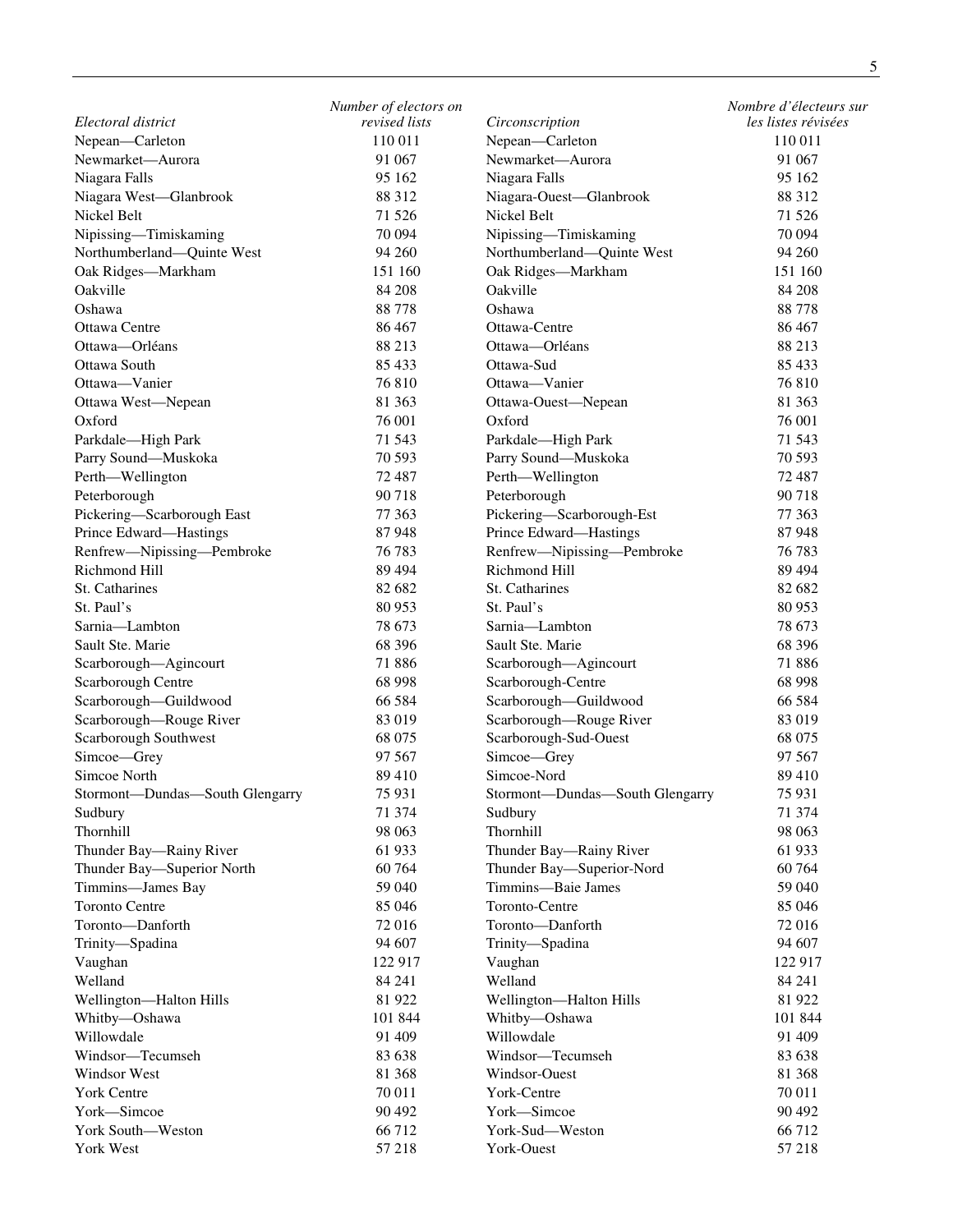| Electoral district                            | Number of electors on<br>revised lists | Circonscription                               | Nombre d'électeurs sur<br>les listes révisées |
|-----------------------------------------------|----------------------------------------|-----------------------------------------------|-----------------------------------------------|
| <b>MANITOBA</b>                               |                                        | <b>MANITOBA</b>                               |                                               |
| Brandon-Souris                                | 60 214                                 | Brandon-Souris                                | 60 214                                        |
| Charleswood-St. James-Assiniboia              | 61 732                                 | Charleswood-St. James-Assiniboia              | 61 732                                        |
| Churchill                                     | 44 35 6                                | Churchill                                     | 44 3 5 6                                      |
| Dauphin-Swan River-Marquette                  | 52 826                                 | Dauphin-Swan River-Marquette                  | 52 826                                        |
| Elmwood-Transcona                             | 58 253                                 | Elmwood-Transcona                             | 58 253                                        |
| Kildonan-St. Paul                             | 62 913                                 | Kildonan-St. Paul                             | 62 913                                        |
| Portage-Lisgar                                | 58 438                                 | Portage-Lisgar                                | 58 438                                        |
| Provencher                                    | 62 011                                 | Provencher                                    | 62 011                                        |
| Saint Boniface                                | 64 479                                 | Saint-Boniface                                | 64 479                                        |
| Selkirk-Interlake                             | 64 4 64                                | Selkirk-Interlake                             | 64 4 64                                       |
| <b>Winnipeg Centre</b>                        | 53 148                                 | Winnipeg-Centre                               | 53 148                                        |
| Winnipeg North                                | 51 046                                 | Winnipeg-Nord                                 | 51 046                                        |
| Winnipeg South                                | 62 646                                 | Winnipeg-Sud                                  | 62 646                                        |
| Winnipeg South Centre                         | 56 333                                 | Winnipeg-Centre-Sud                           | 56 333                                        |
| <b>SASKATCHEWAN</b>                           |                                        | <b>SASKATCHEWAN</b>                           |                                               |
| Battlefords-Lloydminster                      | 49 4 20                                | Battlefords-Lloydminster                      | 49 4 20                                       |
| Blackstrap                                    | 60 429                                 | Blackstrap                                    | 60 429                                        |
| Desnethé-Missinippi-                          |                                        | Desnethé-Missinippi-                          |                                               |
| Churchill River                               | 41 597                                 | Rivière Churchill                             | 41 597                                        |
| Cypress Hills-Grasslands                      | 43 867                                 | Cypress Hills-Grasslands                      | 43 867                                        |
| Palliser                                      | 49 159                                 | Palliser                                      | 49 159                                        |
| Prince Albert                                 | 50 917                                 | Prince Albert                                 | 50 917                                        |
| Regina-Lumsden-Lake Centre                    | 50 316                                 | Regina-Lumsden-Lake Centre                    | 50 316                                        |
| Regina-Qu'Appelle                             | 48 202                                 | Regina-Qu'Appelle                             | 48 202                                        |
| Saskatoon-Humboldt                            | 55 871                                 | Saskatoon-Humboldt                            | 55 871                                        |
| Saskatoon-Rosetown-Biggar                     | 48 316                                 | Saskatoon-Rosetown-Biggar                     | 48 316                                        |
| Saskatoon-Wanuskewin                          | 56 409                                 | Saskatoon-Wanuskewin                          | 56 409                                        |
| Souris-Moose Mountain                         | 46 123                                 | Souris-Moose Mountain                         | 46 123                                        |
| Wascana                                       | 56 874                                 | Wascana                                       | 56 874                                        |
| Yorkton-Melville                              | 50 103                                 | Yorkton-Melville                              | 50 103                                        |
| <b>ALBERTA</b>                                |                                        | <b>ALBERTA</b>                                |                                               |
| Fort McMurray-Athabasca                       | 75 297                                 | Fort McMurray-Athabasca                       | 75 297                                        |
| <b>Calgary East</b>                           | 75 679                                 | Calgary-Est                                   | 75 679                                        |
| Calgary Centre-North                          | 83 327                                 | Calgary-Centre-Nord                           | 83 327                                        |
| <b>Calgary Northeast</b>                      | 85 964                                 | Calgary-Nord-Est                              | 85 964                                        |
| Calgary-Nose Hill                             | 100 503                                | Calgary-Nose Hill                             | 100 503                                       |
| Calgary Centre                                | 89 090                                 | Calgary-Centre                                | 89 090                                        |
| <b>Calgary Southeast</b>                      | 104 790                                | Calgary-Sud-Est                               | 104 790                                       |
| <b>Calgary Southwest</b>                      | 94 118                                 | Calgary-Sud-Ouest                             | 94 118                                        |
| Calgary West                                  | 102 407                                | Calgary-Ouest                                 | 102 407                                       |
| Crowfoot                                      | 87 895                                 | Crowfoot                                      | 87 895                                        |
| Edmonton-Mill Woods-Beaumont                  | 85 251                                 | Edmonton-Mill Woods-Beaumont                  | 85 251                                        |
| <b>Edmonton Centre</b>                        | 84 393                                 | Edmonton-Centre                               | 84 393                                        |
| <b>Edmonton East</b>                          | 91 152                                 | Edmonton-Est                                  | 91 152                                        |
| Edmonton-Leduc                                | 99 752                                 | Edmonton-Leduc                                | 99 752                                        |
| Edmonton-St. Albert<br>Edmonton-Sherwood Park | 96 503<br>93 3 35                      | Edmonton-St. Albert<br>Edmonton-Sherwood Park | 96 503<br>93 3 35                             |
|                                               | 104 068                                |                                               | 104 068                                       |
| Edmonton-Spruce Grove<br>Edmonton-Strathcona  | 71 246                                 | Edmonton-Spruce Grove<br>Edmonton-Strathcona  | 71 246                                        |
| Lethbridge                                    | 89 164                                 | Lethbridge                                    | 89 164                                        |
| Macleod                                       | 83 789                                 | Macleod                                       | 83 789                                        |
|                                               |                                        |                                               |                                               |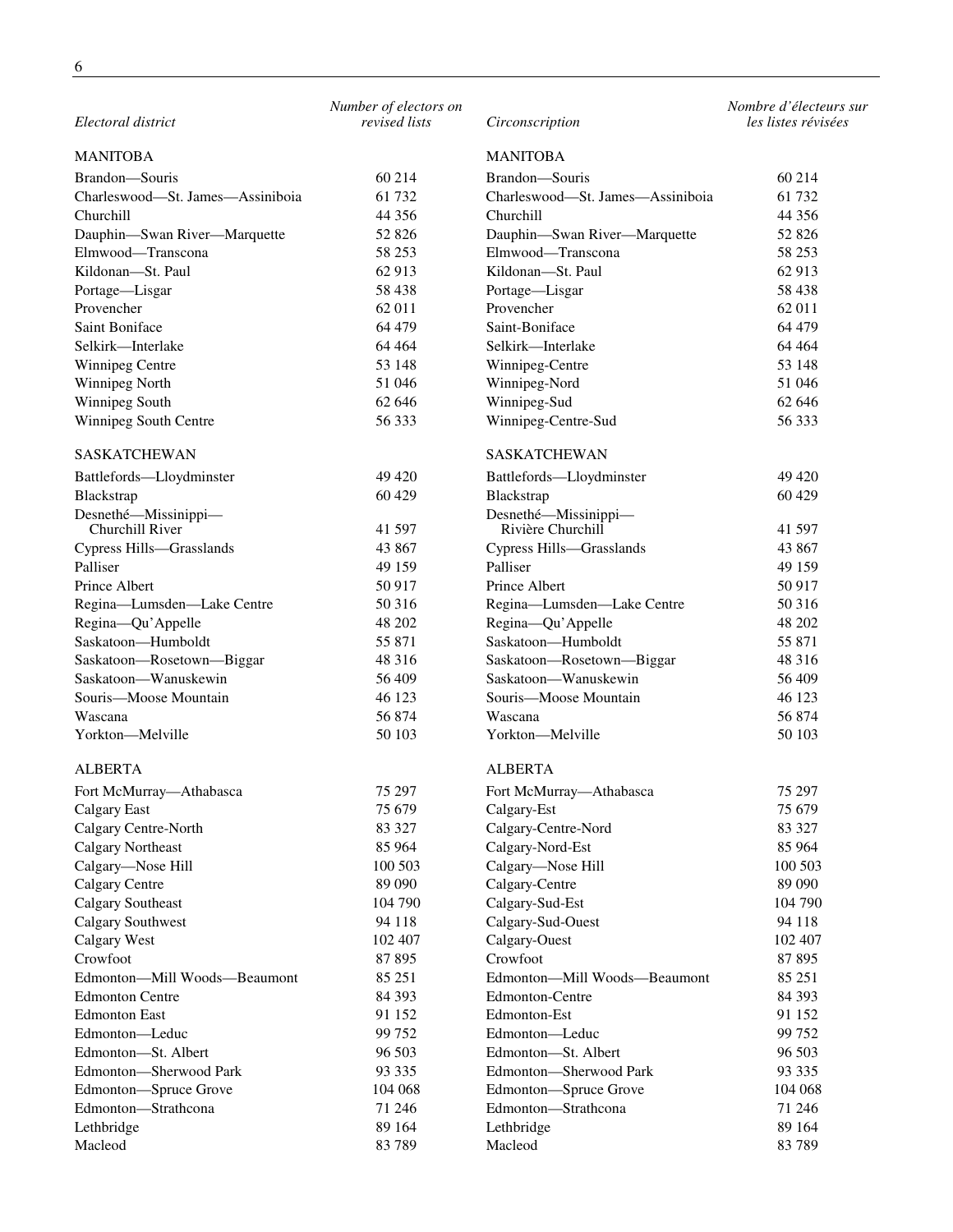|                                                      | Number of electors on |                                                      | Nombre d'électeurs sur |
|------------------------------------------------------|-----------------------|------------------------------------------------------|------------------------|
| Electoral district                                   | revised lists         | Circonscription                                      | les listes révisées    |
| Medicine Hat                                         | 81 800                | Medicine Hat                                         | 81 800                 |
| Peace River                                          | 96 673                | Peace River                                          | 96 673                 |
| Red Deer                                             | 92 824                | Red Deer                                             | 92 824                 |
| Vegreville-Wainwright                                | 82 5 86               | Vegreville-Wainwright                                | 82 5 8 6               |
| Westlock-St. Paul                                    | 74 350                | Westlock-St. Paul                                    | 74 350                 |
| Wetaskiwin                                           | 78 766                | Wetaskiwin                                           | 78 766                 |
| Wild Rose                                            | 95 152                | Wild Rose                                            | 95 152                 |
| Yellowhead                                           | 73 885                | Yellowhead                                           | 73 885                 |
| <b>BRITISH COLUMBIA</b>                              |                       | COLOMBIE-BRITANNIQUE                                 |                        |
| Abbotsford                                           | 84 205                | Abbotsford                                           | 84 205                 |
| Burnaby-Douglas                                      | 83 638                | Burnaby-Douglas                                      | 83 638                 |
| <b>Burnaby-New Westminster</b>                       | 82 9 26               | <b>Burnaby-New Westminster</b>                       | 82 9 26                |
| Cariboo-Prince George                                | 75 210                | Cariboo-Prince George                                | 75 210                 |
| Chilliwack-Fraser Canyon                             | 83 614                | Chilliwack-Fraser Canyon                             | 83 614                 |
| Delta-Richmond East                                  | 79 732                | Delta-Richmond-Est                                   | 79 732                 |
| Pitt Meadows-Maple Ridge-                            |                       | Pitt Meadows-Maple Ridge-                            |                        |
| Mission                                              | 88 378                | Mission                                              | 88 378                 |
| Esquimalt-Juan de Fuca                               | 96 505                | Esquimalt—Juan de Fuca                               | 96 505                 |
| Fleetwood-Port Kells                                 | 94 198                | Fleetwood-Port Kells                                 | 94 198                 |
| Kamloops-Thompson-Cariboo                            | 89 901                | Kamloops-Thompson-Cariboo                            | 89 901                 |
| Kelowna-Lake Country                                 | 99 918                | Kelowna-Lake Country                                 | 99 918                 |
| Kootenay-Columbia                                    | 66 390                | Kootenay-Columbia                                    | 66 390                 |
| Langley                                              | 88 831                | Langley                                              | 88 831                 |
| Nanaimo-Alberni                                      | 97 341                | Nanaimo-Alberni                                      | 97 341                 |
| Nanaimo-Cowichan                                     | 98 053                | Nanaimo-Cowichan                                     | 98 053                 |
| Newton-North Delta                                   | 73 839                | Newton-Delta-Nord                                    | 73 839                 |
| New Westminster-Coquitlam                            | 82 979                | New Westminster-Coquitlam                            | 82 979                 |
| Okanagan-Shuswap                                     | 90 467                | Okanagan-Shuswap                                     | 90 467                 |
| North Vancouver                                      | 87 908                | North Vancouver                                      | 87 908                 |
| Okanagan-Coquihalla                                  | 85 123                | Okanagan-Coquihalla                                  | 85 123                 |
| Port Moody-Westwood-                                 |                       | Port Moody-Westwood-                                 |                        |
| Port Coquitlam                                       | 84 842                | Port Coquitlam                                       | 84 842                 |
| Prince George-Peace River                            | 71 403                | Prince George-Peace River                            | 71 403                 |
| Richmond                                             | 84 651                | Richmond                                             | 84 651                 |
| Saanich-Gulf Islands                                 | 91 251                | Saanich-Gulf Islands                                 | 91 251                 |
| Skeena-Bulkley Valley                                | 59 809                | Skeena-Bulkley Valley                                | 59 809                 |
| British Columbia Southern                            |                       | Colombie-Britannique-Southern                        |                        |
| Interior                                             | 74 259                | Interior                                             | 74 259                 |
| South Surrey-White Rock-<br>Cloverdale               | 90 097                | Surrey-Sud-White Rock-<br>Cloverdale                 | 90 097                 |
| <b>Surrey North</b>                                  | 71 143                | Surrey-Nord                                          | 71 143                 |
| Vancouver Centre                                     | 99 125                | Vancouver-Centre                                     | 99 125                 |
| <b>Vancouver East</b>                                | 78 834                | Vancouver-Est                                        | 78 834                 |
| Vancouver Island North                               | 88 992                | Île de Vancouver-Nord                                | 88 992                 |
| Vancouver Kingsway                                   | 80787                 | Vancouver Kingsway                                   | 80 7 87                |
| Vancouver Quadra                                     | 85 837                | Vancouver Quadra                                     | 85 837                 |
| Vancouver South                                      |                       |                                                      |                        |
| Victoria                                             | 80 965                | Vancouver-Sud<br>Victoria                            | 80 965                 |
|                                                      | 88 170                |                                                      | 88 170                 |
| West Vancouver-Sunshine Coast-<br>Sea to Sky Country | 97 994                | West Vancouver-Sunshine Coast-<br>Sea to Sky Country | 97 994                 |
| <b>YUKON</b>                                         |                       | <b>YUKON</b>                                         |                        |
| Yukon                                                | 23 510                | Yukon                                                | 23 510                 |
|                                                      |                       |                                                      |                        |

7